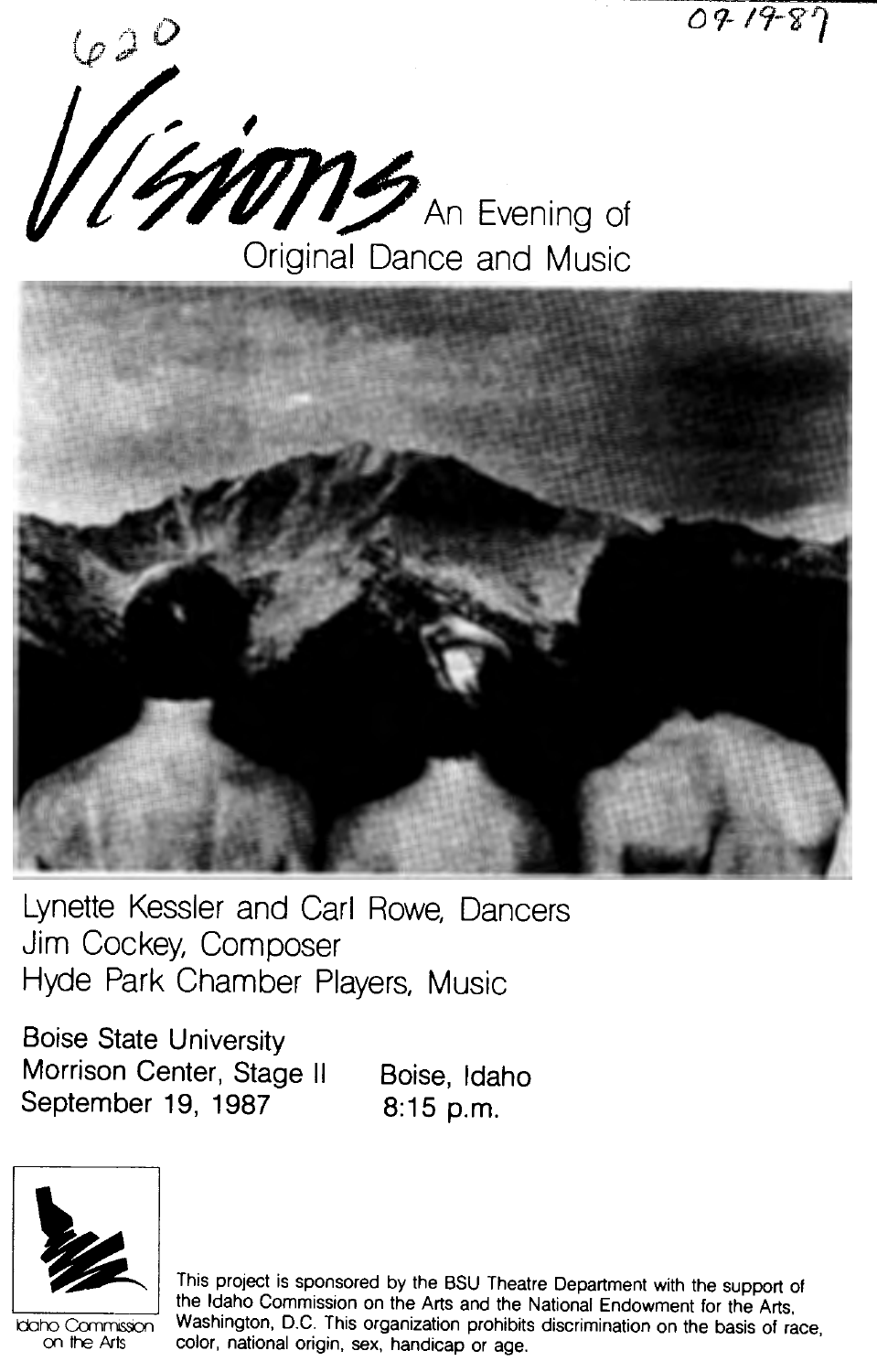# **VISIONS**

Living Out Loud (premiere) by Lynette Kessler music: Glenn Gould playing J.S. Bach Goldberg Variations text: comments by John Lautner, F.A.I.A., read by Holden Bowler

Brothers (1986) by Carl Rowe music: Arvo Part

Trio No. 1 (1987) by Jim Cockey I Moderato lnterlude-1

- II Allegro Vivace
- Ill Rondo lnterlude-2
- IV Finale

Hyde Park Chamber Players Kathryn DuPuy, Oboe Patricia Paulson, Bassoon Jill Rowley, Violin

> commissioned by and dedicated to the Hyde Park Chamber Players

There will be a 15-minute intermission

Morning, Noon And Night (premiere) collaboration by choreographers Kessler and Rowe music by Jim Cockey Hyde Park Chamber Players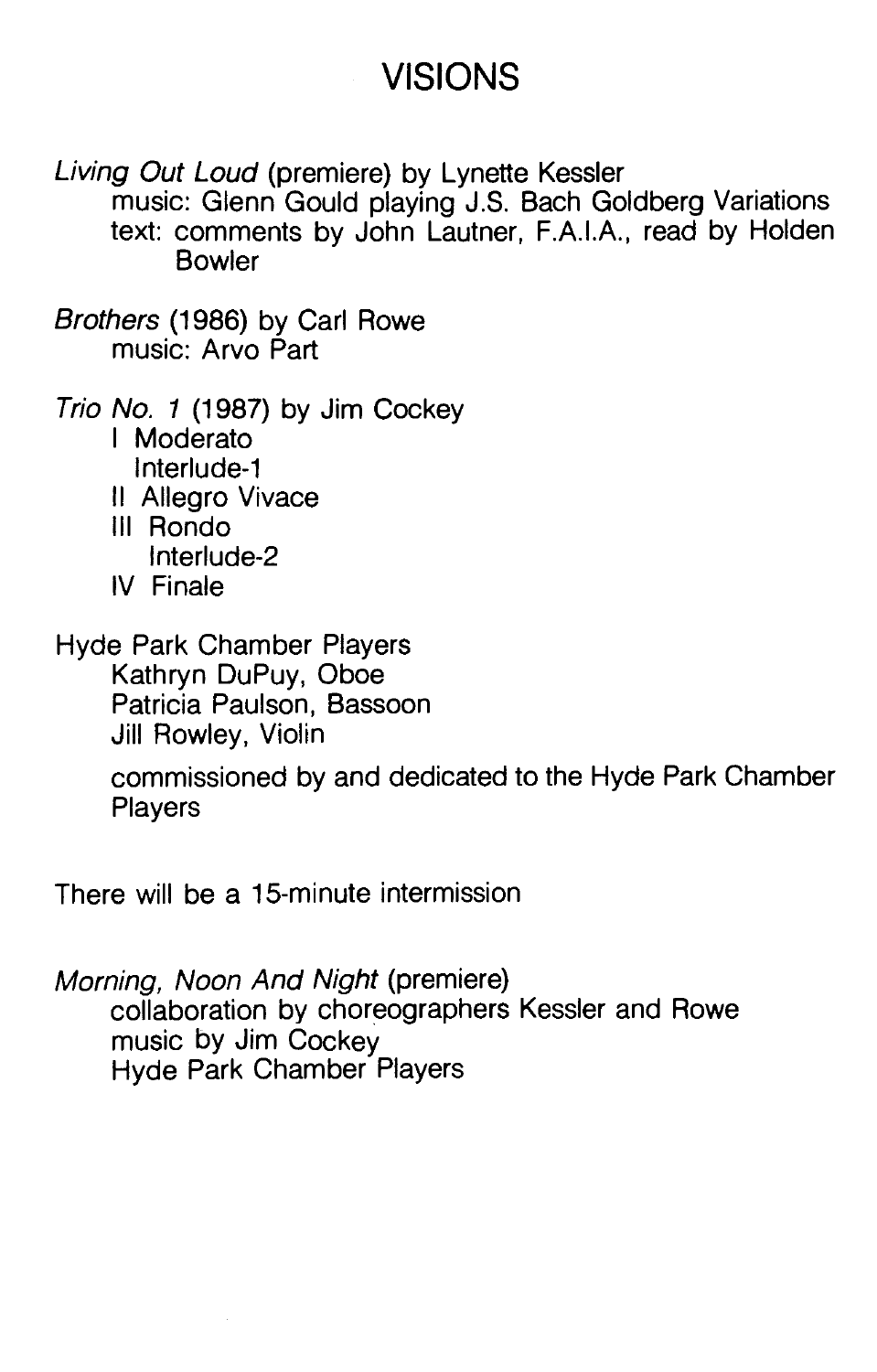Lynette Kessler has choreographed and performed in Toronto, London, New York and San Francisco. She has a Masters in Fine Arts in Dance from the University of Michigan and has received several awards and commissions for works over the last ten years.

Carl Rowe has danced professionally for eleven years in Oregon, California and Texas. In 1980, he co-founded the Idaho Dance Ensemble, which performed throughout the region. He has choreographed over 40 works.

Jim Cockey, a native Idahoan, is the director of the McCall Chamber Orchestra. He received an Individual Artist grant from the Idaho Commission on the Arts in 1981 as well as commissions for dance and orchestra pieces both in and out of state.

The Hyde Park Chamber Players is an ensemble based in Boise and made up of full-time principal players of the Boise Philharmonic Orchestra. Formed in 1982 by bassoonist Patricia Paulson, the current members have been performing together since 1985 when oboist Kathryn DuPuy and Violinist Jill Rowley came to Boise to play with the Boise Philharmonic. Their performances in Idaho and Indiana have been highly praised. The group's recent recital, in which they premiered a trio commissioned by them, was a critical success both for the new work and their sensitive performance.

The ensemble feels strongly about the uniquely rich blend of their combination of instruments. They are dedicated to promoting this instrumentation through continued performances and commissions.

# PRODUCTION STAFF

| Grant Administrator  Dr. Stephen R. Buss |  |
|------------------------------------------|--|
|                                          |  |
|                                          |  |
|                                          |  |
|                                          |  |